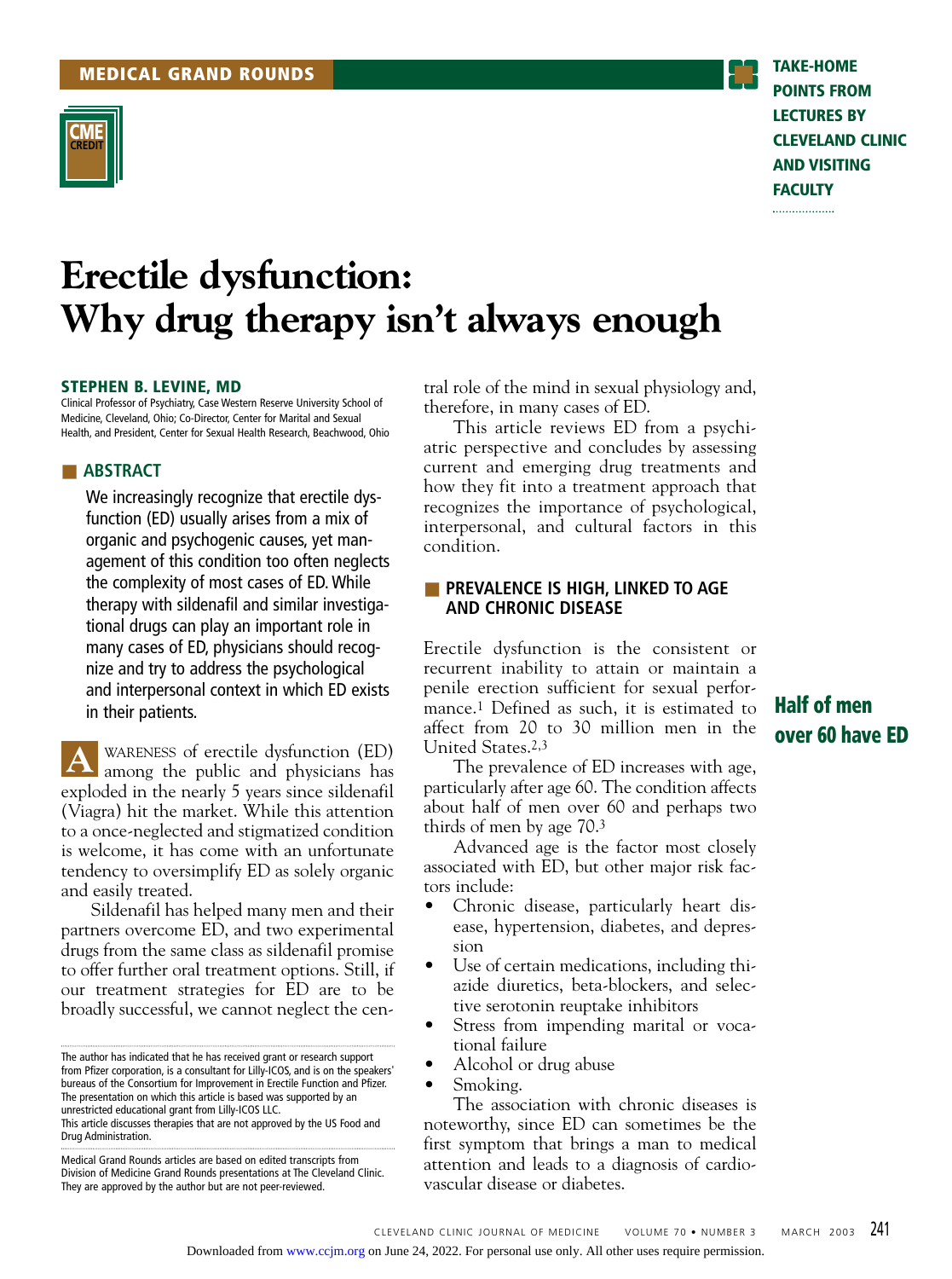#### **ERECTILE DYSFUNCTION: BOTH MIND AND BODY HAVE A ROLE**

For a long time ED was classified into two types: organic and psychogenic. Today there is broad recognition that while a minority of ED cases are purely psychogenic and some are purely organic, the most common type seen in clinics is "mixed" ED, representing a combination of biologic, psychological, interpersonal, and cultural factors.

Mixed cases tend to be most commonly diagnosed in mid-life, with psychogenic cases perceived more often among younger men and organic cases far more often among older men.

#### **Organic causes of ED**

Potential biologic contributors to ED are numerous. They include vascular, neurogenic, and hormonal causes, as well as sequelae from surgery (eg, prostatectomy) or from radiation therapy. Of course, penile injury or disease (eg, Peyronie disease) is sometimes implicated, as are certain medications, as mentioned above.

#### **Psychogenic causes of ED**

Generally, what we view as the psychogenic causes of ED have performance anxiety as their final common pathway. This anxiety may be present in just about any man who has once or twice been unable to sustain an erection. He starts thinking about performance whenever he gets into any kind of difficulty during sex, whether it's because he has an arterial diminishment in the flow to his cavernous artery or because he may feel guilty about something.

The performance anxiety is typically triggered by one of the following:

• **Anger and alienation from the sexual partner.** Anger is a major cause of inadequate erections because it leads to alienation between sexual partners, regardless of which one is angry with the other. In these cases, the couple tries to use sex to patch up their differences when they should use conversation instead, although they may lack the will or the skills to do so.

• **Separation/divorce.** Both performance anxiety and stress are likely to be issues when a relationship is failing or winding down. They also come into play after a breakup, when the

man is restructuring his life and dating someone new. Physicians will find a huge pool of men in these circumstances asking for help with ED.

• **Guilt** figures as a cause of erectile problems most commonly among men who are having or contemplating affairs or whose partners recently died. Unfortunately, men tend to be reluctant to talk to their doctor about an affair and its complications unless the doctor seems very tuned in to it.

• **Illness in self or partner.** Even if an illness does not impair sexual function through organic means, it still can psychologically disrupt the sexual balance between a couple, particularly if it is a serious illness.

• **Job failure or grave disappointment with self.** This is a very common source of performance anxiety, especially because of the man's traditional role as breadwinner.

#### ■ **SEXUAL DESIRE: BIOLOGY, PSYCHOLOGY, AND CULTURE**

The recognition that most ED is mixed ED is really a recognition that ED is complex, which stems from a broader recognition that all sexual behavior simultaneously involves biology, individual psychology, interpersonal relationships, and culture. In short, sex is not simple.

What's more, sexual desire always involves interactions between three disparate components:

- **Drive**, or the biologic component
- **Motivation**, or the psychological component
- Wish, or the cultural component.

#### **The biologic component**

Sex drive diminishes over the life cycle. Young and middle-aged men typically recognize that they have sexual drive manifestations, whereas men over 60 often recognize that they want to be sexually active but are not as frequently and intensely driven to sexual behavior.

For this reason, sexual behavior among elderly and some middle-aged men often involves motivation that is not necessarily strongly biologically supported. The social and psychological conditions for sex must be fairly good if these older men are to have ideal sexual function.

**Performance anxiety is a final common pathway for psychogenic causes of ED**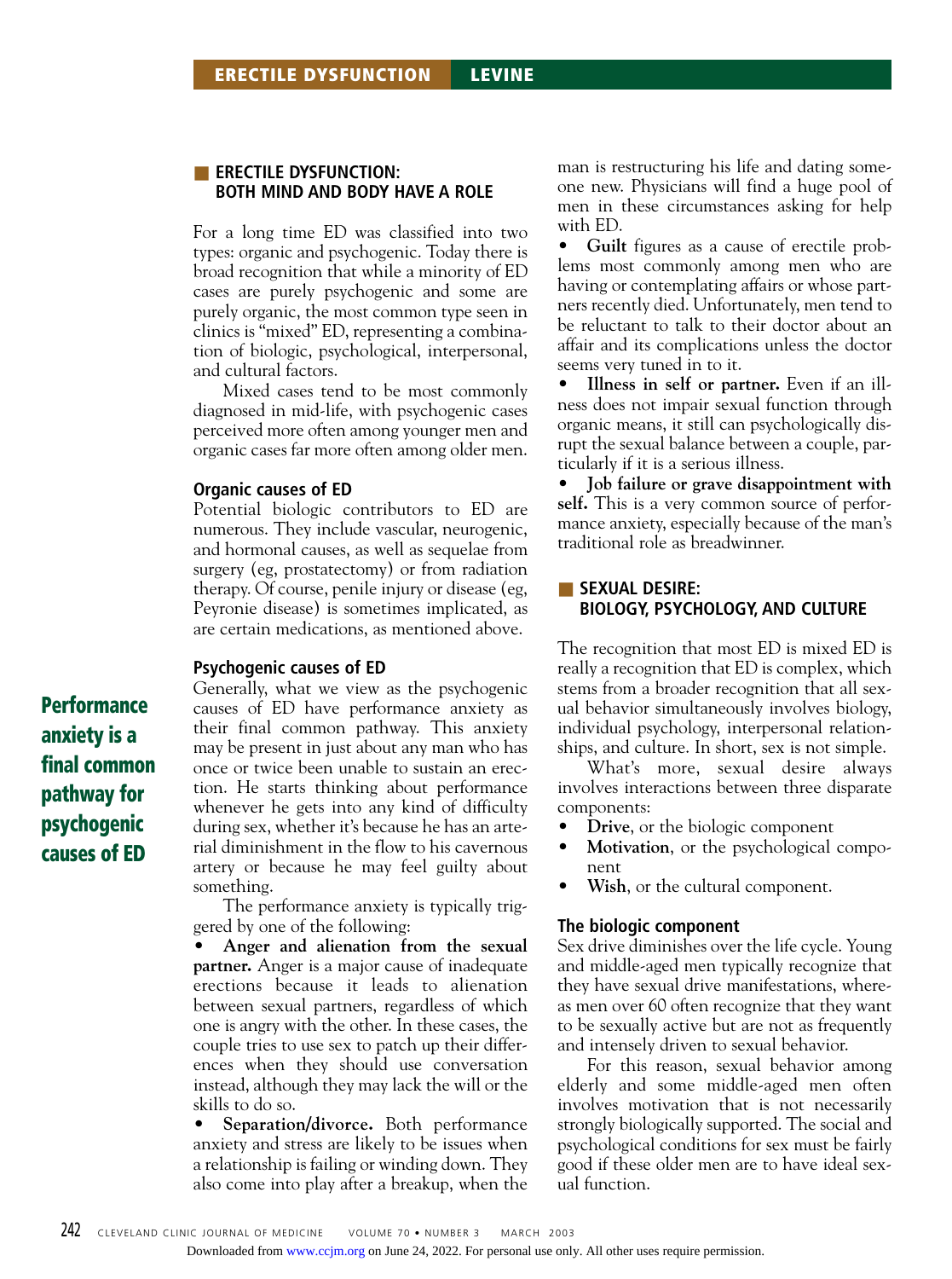## **The psychological component**

Sexual motivation varies less with age and more with psychological and interpersonal contexts. These involve mental states, such as joy or sorrow, and relational issues between sexual partners, such as mutual affection, disagreement, or disrespect.

Sexual motivation also is related to social contexts, such as the duration of the relationship or the presence of infidelity. The power of these contexts over motivation can be enormous but hard to describe. In the case of relationship duration, for instance, a 70-year-old man who has been married for 49 years is likely to have less sexual motivation than a 70-year-old man who has been married for just a year or two.

Moreover, it's no secret that drive and motive are not always in sync. A man may have drive and he may have motive, but they are not necessarily directed toward the same person—at least not all the time. This is a paradox almost everyone has to struggle with.

#### **The cultural component**

Wishes derive ultimately from culture and thus may vary with ethnicity, religion, and family background. Values are key to this component, and values have big implications for how one conducts one's sexual life and for the internal dynamics of sexual desire. For instance, whereas some people would never think of infidelity, largely because of their values, other people are always thinking of infidelity.

#### **Desire is a spectrum**

At any given time, a person's sexual desire is being shaped by each of the above three components. Even in men with healthy sexual function, the everyday changes and interactions among these components result in very natural fluctuations in desire. The normal, ordinary state of sexual desire varies over a spectrum, with aversion and indifference at one end and interest, then need, and then passion at the other end. It's normal for all people to move back and forth across the full range of this spectrum, occcasionally within the course of a single day.

#### **Don't neglect the broader context**

This complexity is why "sexual desire" is such a slippery concept, and one that we cannot

measure effectively. This also is why physicians must begin to better distinguish between the diagnosis of ED and the psychodynamics that usually surround the condition. The diagnosis of ED tends to trigger a treatment, such as drug therapy, at the risk of ignoring the complexity of the full context in which ED exists.

Take the case of a 50-year-old ED patient who is suffering guilt and remorse over a destructive affair he began in response to an increasingly remote marriage. The marriage has come to lack intimacy and he feels lonely in his wife's presence, yet they can't talk about their problem. While ED is part of this man's difficulty, as well as the presenting symptom for his larger psychodynamic issues, the first thing one thinks of is not Viagra, even though Viagra may prove very helpful for him temporarily.

This case illustrates why physicians need to look for and focus on something more complex than a diagnosis when we encounter ED, even in the face of pharmaceutical marketing focused on the diagnostic aspects of the condition.

#### ■ **HOW DRUG THERAPY CAN SUCCEED —AND FAIL**

That's not to say that drug therapy for ED is not often effective. Many men have been successfully treated with sildenafil (Viagra), the one oral drug available to treat ED at present. Again, however, "success" is relative and certainly not one-dimensional.

#### **Categories of treatment success**

At my treatment center, we have observed four categories of success with sildenafil therapy in a sample of 58 men4:

• **Cure** (approximately 6%), in which the drug enables the man to have good erections and good intercourse, so much so that he feels he can stop taking the drug and then continues to have a good sexual life.

• **Drug-dependent success** (approximately 45%)**.** This is the most common outcome, in which the drug enables the man to have intercourse and to regain satisfaction with his sexual life, but only as long as he uses the drug.

# **Look for more than just a diagnosis**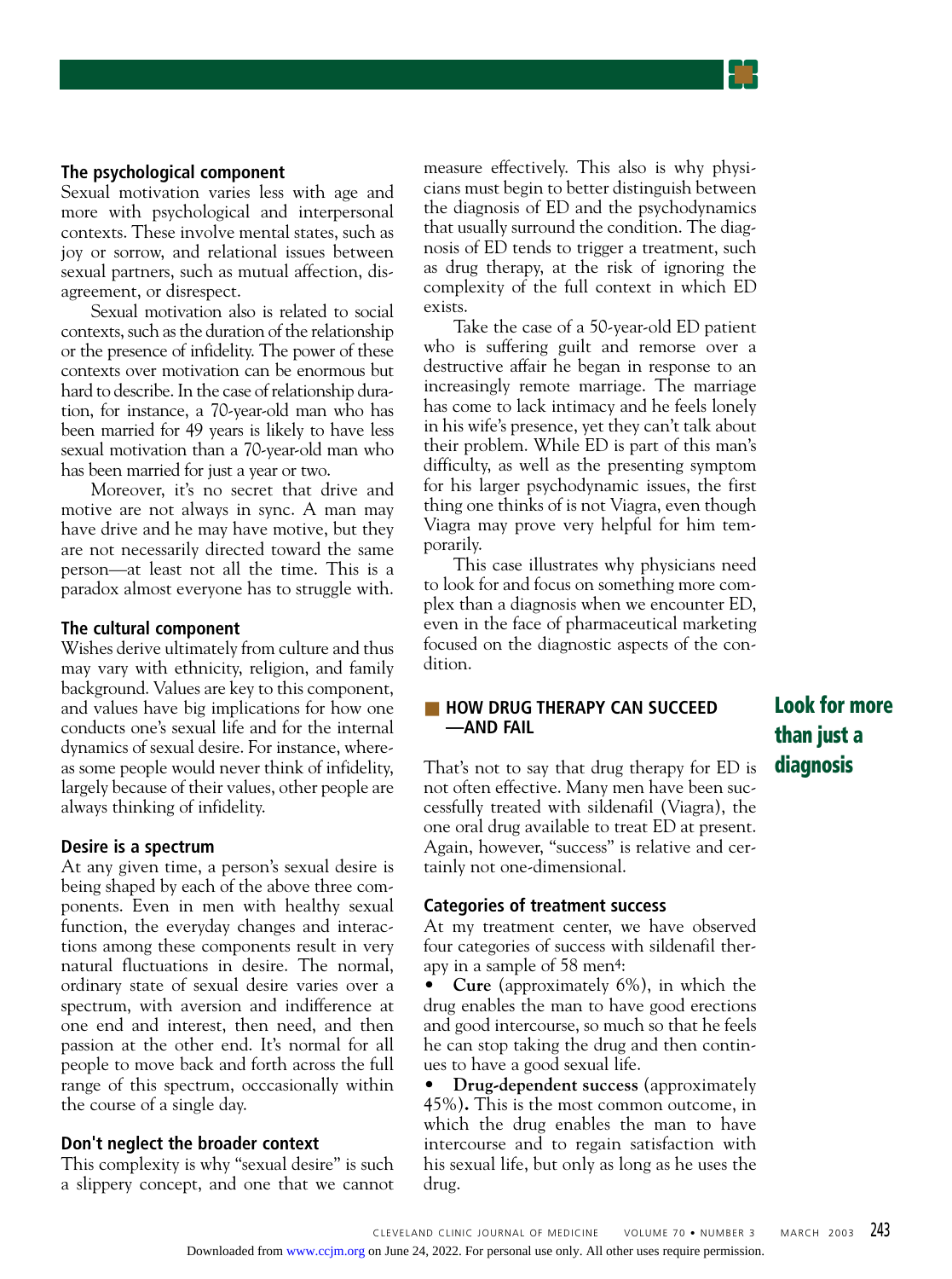• **Drug-dependent success with a new symptom.** A few men (approximately 3%) have good erections after using the drug but then develop new problems as soon as they can have intercourse again. The problem may be the inability to ejaculate, premature ejaculation, sudden lack of sexual desire (eg, hypoactive sexual desire disorder), lack of desire on the partner's part, or discord between the couple. In these cases, the drug is successful but the man's sexual life is not any better as a result.

• **Improvement but no intercourse.** Some men (approximately 6%) can get a good erection with the drug during foreplay, but then they lose the erection as soon as they attempt intercourse. So these men are doing better than they were before using the drug, but the outcome isn't adequate.

The last two categories underscore the complexity of ED and its treatment: while a drug can create erections in the penis, the penis is still attached to a mind. That mind is part of a larger body with its own complications, and it is intricately involved in an interpersonal relationship with a partner whose own body and personal issues also play a role.

**Categories of treatment failure**

Similarly, we have identified three categories of sildenafil treatment failure:

• **Transient unsustainable improvement.** Some men (approximately 5%) may have one or two successes after using the drug, but then the drug fails to work for them anymore.

• **Resistance failure.** Other men (approximately 12%) just can't bring themselves to swallow the drug. They are too afraid of their perceived risk of heart attack or other adverse effects, even after their physicians reassure them with safety data.

• **Pharmacologic failure.** Sildenafil simply doesn't seem to work in about 12% of men with ED who take it correctly, which is consistent with data from the drug's clinical trials.

In summary, of 58 men given sildenafil, 5 refused to return for follow-up, 32 had intercourse within the month, 4 had improvement but no intercourse, and the drug failed in 17. Ideal outcomes were seen in 52% of patients at the first follow-up visit.

#### ■ **PDE-5 INHIBITORS**

What makes sildenafil work when it does prove effective? The drug is the first in a class of compounds called phosphodiesterase type 5 (PDE-5) inhibitors. Phosphodiesterase is an enzyme that catabolizes cyclic GMP, the vasodilating messenger that causes the smooth muscle cells of the corpora cavernosa to relax, allowing blood to fill the penis. By blocking this enzyme, PDE-5 inhibitors allow cyclic GMP to have a longer action, facilitating an erection.

Two investigational oral PDE-5 inhibitors, tadalafil (Cialis) and vardenafil (Levitra), are currently under US Food and Drug Administration review and are likely to soon join sildenafil on the market for the treatment of ED.

#### **How do the drugs compare?**

Evidence to date indicates that both new PDE-5 inhibitors are very similar to sildenafil, with a few exceptions:

• **Duration of action.** Sildenafil has a duration of action of about 4 hours.5 Vardenafil's duration of action is similar,6 but tadalafil's is substantially longer, approaching 36 hours.<sup>7</sup> For this reason, tadalafil is likely to be marketed as a 24-hour ED drug that may offer greater sexual spontaneity.

• **Bioavailability after eating.** Patients are told not to eat fatty foods before taking sildenafil since these foods delay absorption of the drug.5 However, no change in the serum concentration of tadalafil has been observed after consumption of fatty foods,8 while no data on this score have yet been reported for vardenafil.

• **Efficacy in diabetes.** The most exciting difference between sildenafil and the new PDE-5 inhibitors is in efficacy among men with diabetes. In clinical trials of sildenafil, only about 43% of ED patients who also had diabetes achieved improvement in their erections.9 Much higher percentages of ED patients with diabetes have achieved improvement in their erections after using the newer agents—52% to 76% with tadalafil10 and 57% to  $72\%$  with vardenafil,<sup>11</sup> depending on the doses used.

The side-effect profiles of tadalafil and vardenafil so far appear to be similar to that of

**About half of ED patients report ideal outcomes in the first month of drug therapy**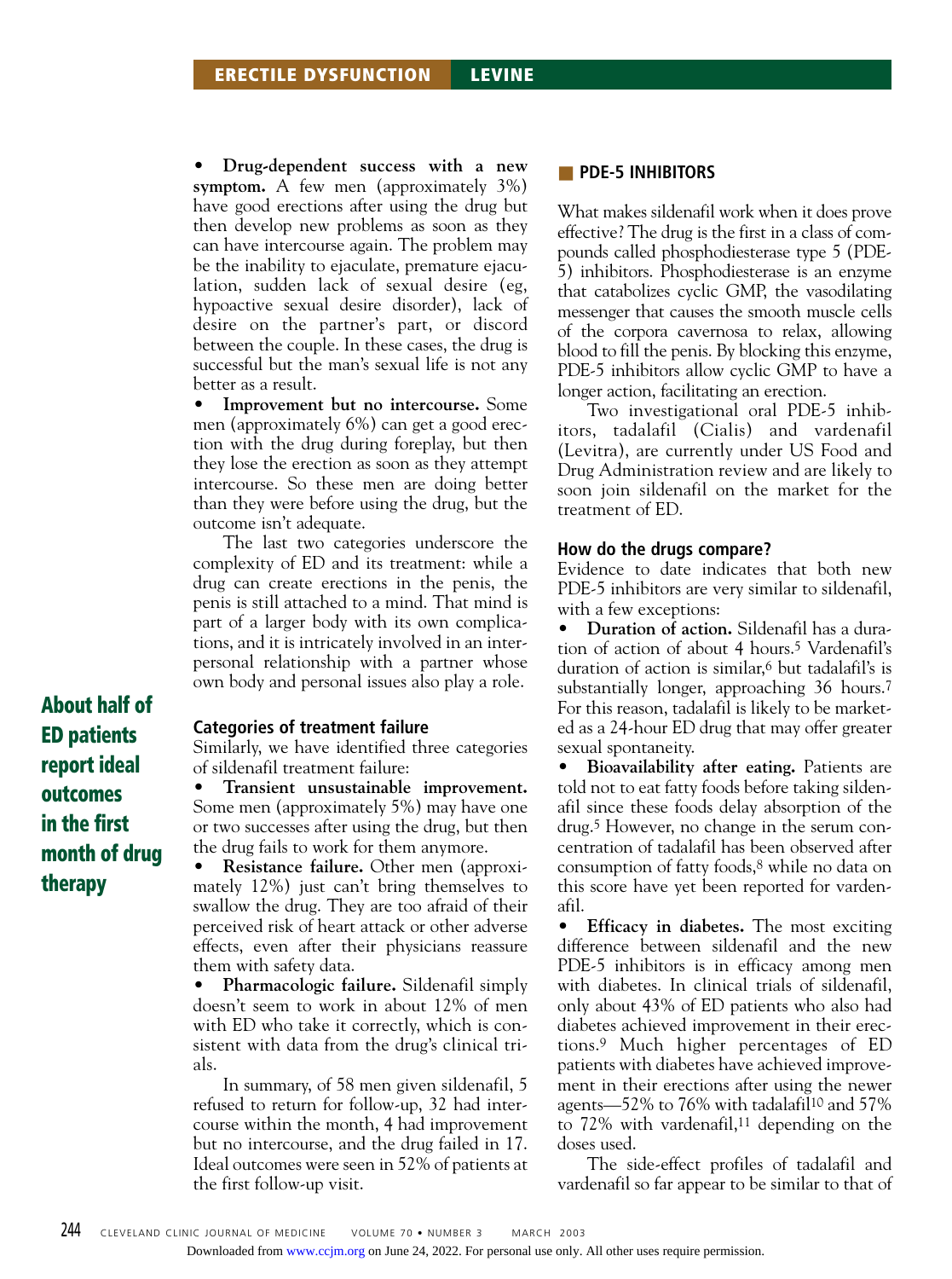# **TABLE 1**

# **Princeton Consensus Panel categories of cardiovascular risk in patients with erectile dysfunction**

#### **Low risk**

• Asymptomatic; < 3 coronary artery disease risk factors, excluding gender

- Controlled hypertension
- Mild, stable angina
- Has had successful coronary revascularization
- Uncomplicated past myocardial infarction (> 6–8 weeks)
- Mild valvular disease
- Left ventricular dysfunction/congestive heart failure (NYHA class I)

#### **Intermediate risk**

- ≥ 3 major coronary artery disease risk factors, excluding gender
- Moderate, stable angina
- Recent myocardial infarction (> 2 but < 6 weeks)
- Left ventricular dysfunction/congestive heart failure (NYHA class II)
- Noncardiac sequelae of atherosclerotic diseases such as stroke or peripheral vascular disease

#### **High risk**

- Unstable or refractory angina
- Uncontrolled hypertension
- Moderate, stable angina
- Left ventricular dysfunction/congestive heart failure (NYHA class III or IV)
- Recent myocardial infarction (< 2 weeks), stroke
- High-risk arrhythmias
- Hypertrophic obstructive and other cardiomyopathies
- Moderate or severe valvular disease

ADAPTED FROM DEBUSK R, DRORY Y, GOLDSTEIN I, ET AL. MANAGEMENT OF SEXUAL DYSFUNCTION IN PATIENTS WITH CARDIOVASCULAR DISEASE: RECOMMENDATIONS OF THE PRINCETON CONSENSUS PANEL. AM J CARDIOL 2000; 86:175–181.

sildenafil, with headache, flushing, and dyspepsia among the most common effects.

### **Can patients with heart disease use these drugs?**

To avoid the risk of dramatic hypotensive effects, none of the PDE-5 inhibitors should be used in patients receiving organic nitrates.

Beyond that, the safety of their use depends largely on the patient's cardiovascular risk factors. In 2000, the Princeton Consensus Panel published recommendations for the management of sexual dysfunction in patients with cardiovascular disease12; the panel's cardiovascular risk categories are outlined in **TABLE 1**.

Generally, it is safe to use PDE-5 inhibitors in patients in the low-risk and intermediate-risk categories. This includes even patients who had a myocardial infarction several weeks ago, as long as nitrates are not being used. A great deal of caution, including cardiology consult, is needed before prescribing a PDE-5 inhibitor to a high-risk patient, simply because of the physical exertion involved in sex.

# **Speak with the sexual partner to get another perspective**

### ■ A MODEL FOR PATIENT MANAGEMENT

#### **Break the ice with a questionnaire**

A big part of addressing ED with a patient is simply getting at the issue of sexual function and the related psychodynamics in the first place. The key is to unobtrusively let the patient know you are interested in hearing about sexual function if it is a problem.

Many busy medical practices are starting to take sexual histories by giving patients short questionnaires, such as the Sexual Health Inventory for Men (**TABLE 2**).13 These can make it easier for the patient to signal that he wants you to ask about sexual function.

# **Assess the range of possible causes**

Once sexual function is established as a problem, assess the patient's interpersonal and